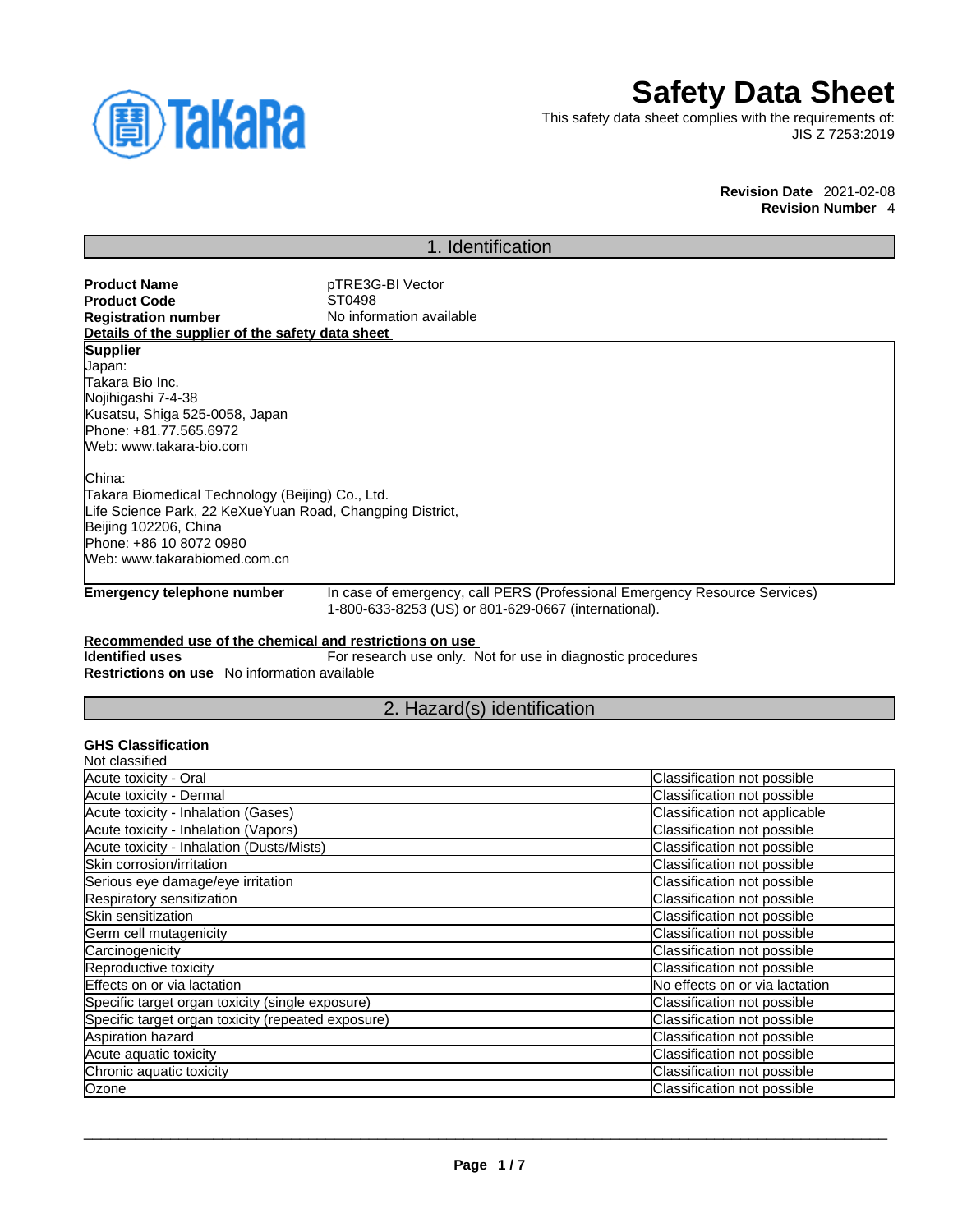#### **GHS label elements**

**Hazard Statements**  Not classified

**Prevention** • Not applicable

**Response** • Not applicable **Storage** • Not applicable **Disposal** • Not applicable

**Other hazards**  No information available.

3. Composition/information on ingredients

#### **Pure substance/mixture** Mixture

#### **Pollutant Release and Transfer Registry (PRTR)** Not applicable

#### **Industrial Safety and Health Law**  ISHL Notifiable Substances

Not applicable

Harmful Substances Whose Names Are to be Indicated on the Label Not applicable

### **Poisonous and Deleterious Substances Control Law**

Not applicable

### 4. First-aid measures

| In case of inhalation                                 | Remove to fresh air.                                                                                                    |
|-------------------------------------------------------|-------------------------------------------------------------------------------------------------------------------------|
| In case of skin contact                               | Wash skin with soap and water.                                                                                          |
| In case of eye contact                                | Rinse thoroughly with plenty of water for at least 15 minutes, lifting lower and upper eyelids.<br>Consult a physician. |
| In case of ingestion                                  | Clean mouth with water and drink afterwards plenty of water.                                                            |
| Most important symptoms/effects,<br>acute and delayed | No information available.                                                                                               |
| Note to physicians                                    | Treat symptomatically.                                                                                                  |

# 5. Fire-fighting measures

**Suitable Extinguishing Media** Use extinguishing measures that are appropriate to local circumstances and the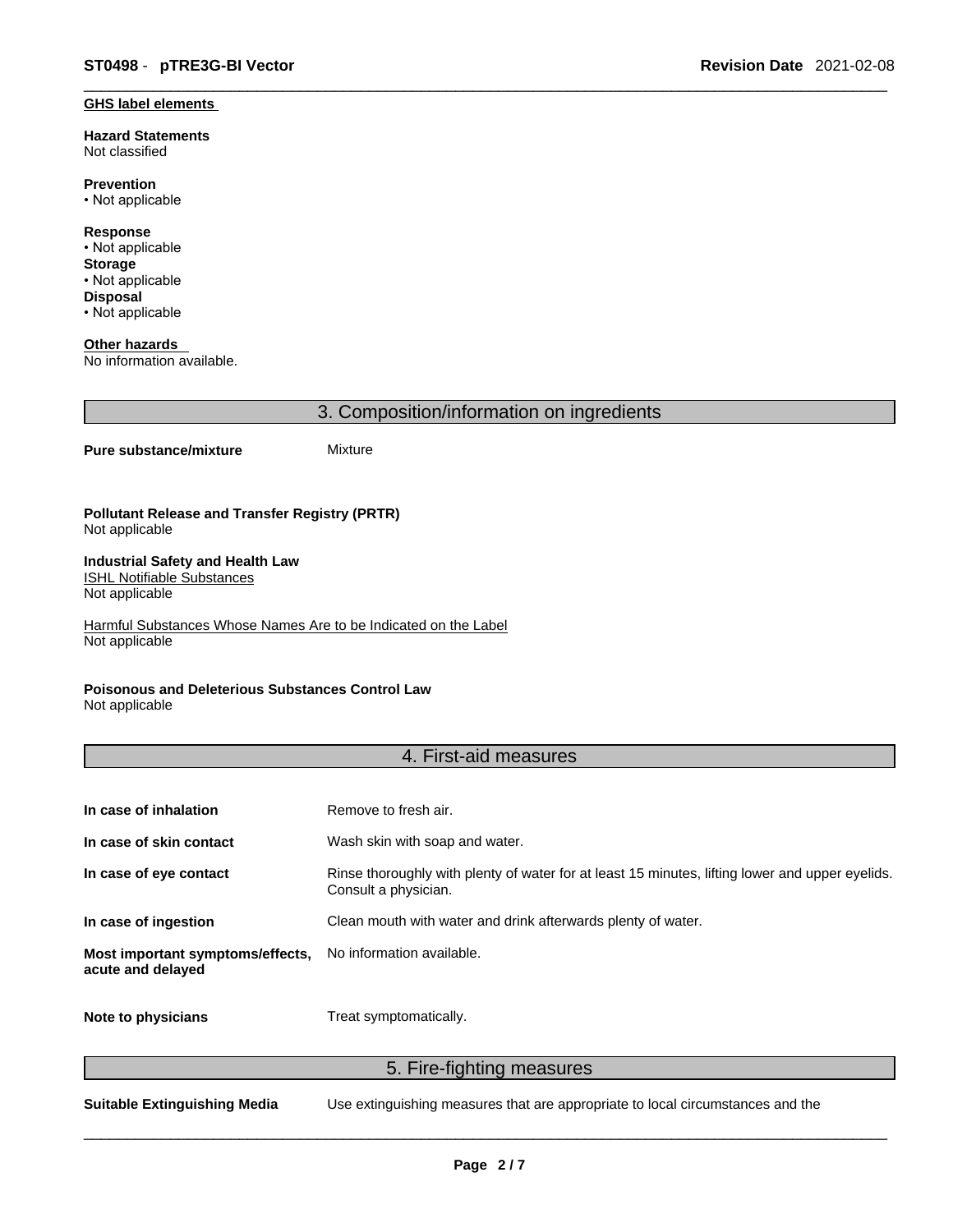|                                                                   | surrounding environment.                                                                                                              |
|-------------------------------------------------------------------|---------------------------------------------------------------------------------------------------------------------------------------|
| Unsuitable extinguishing media                                    | Do not scatter spilled material with high pressure water streams.                                                                     |
| Specific hazards arising from the<br>chemical                     | No information available.                                                                                                             |
| <b>Special Extinguishing Media</b><br>Large Fire                  | Cool drums with water spray.<br>CAUTION: Use of water spray when fighting fire may be inefficient.                                    |
| Special protective equipment and<br>precautions for fire-fighters | Firefighters should wear self-contained breathing apparatus and full firefighting turnout<br>gear. Use personal protection equipment. |

# 6. Accidental release measures

| Personal precautions, protective<br>equipment and emergency<br>procedures | Ensure adequate ventilation.                                                         |
|---------------------------------------------------------------------------|--------------------------------------------------------------------------------------|
| For emergency responders                                                  | Use personal protection recommended in Section 8.                                    |
| <b>Environmental precautions</b>                                          | See Section 12 for additional Ecological Information.                                |
| <b>Methods for containment</b>                                            | Prevent further leakage or spillage if safe to do so.                                |
| Methods for cleaning up                                                   | Pick up and transfer to properly labeled containers.                                 |
| Prevention of secondary hazards                                           | Clean contaminated objects and areas thoroughly observing environmental regulations. |

# 7. Handling and storage

| <b>Handling</b>           |                                                                          |
|---------------------------|--------------------------------------------------------------------------|
| Advice on safe handling   | Handle in accordance with good industrial hygiene and safety practice.   |
| <b>Storage</b>            |                                                                          |
| <b>Storage Conditions</b> | Keep containers tightly closed in a dry, cool and well-ventilated place. |

# 8. Exposure controls/personal protection

| <b>Engineering controls</b>                                                    | <b>Showers</b><br>Eyewash stations                                                                                                                                                     |
|--------------------------------------------------------------------------------|----------------------------------------------------------------------------------------------------------------------------------------------------------------------------------------|
| <b>Exposure guidelines</b>                                                     | Ventilation systems.<br>This product, as supplied, does not contain any hazardous materials with occupational<br>exposure limits established by the region specific regulatory bodies. |
| <b>Biological occupational exposure</b><br><b>limits</b>                       | This product, as supplied, does not contain any hazardous materials with biological limits<br>established by the region specific regulatory bodies                                     |
| <b>Environmental exposure controls</b><br><b>Personal Protective Equipment</b> | No information available.                                                                                                                                                              |
| <b>Respiratory protection</b>                                                  | No protective equipment is needed under normal use conditions. If exposure limits are<br>exceeded or irritation is experienced, ventilation and evacuation may be required.            |
| <b>Eye/face protection</b>                                                     | No special protective equipment required.                                                                                                                                              |
| Skin and body protection                                                       | No special protective equipment required.                                                                                                                                              |
|                                                                                |                                                                                                                                                                                        |

# 9. Physical and chemical properties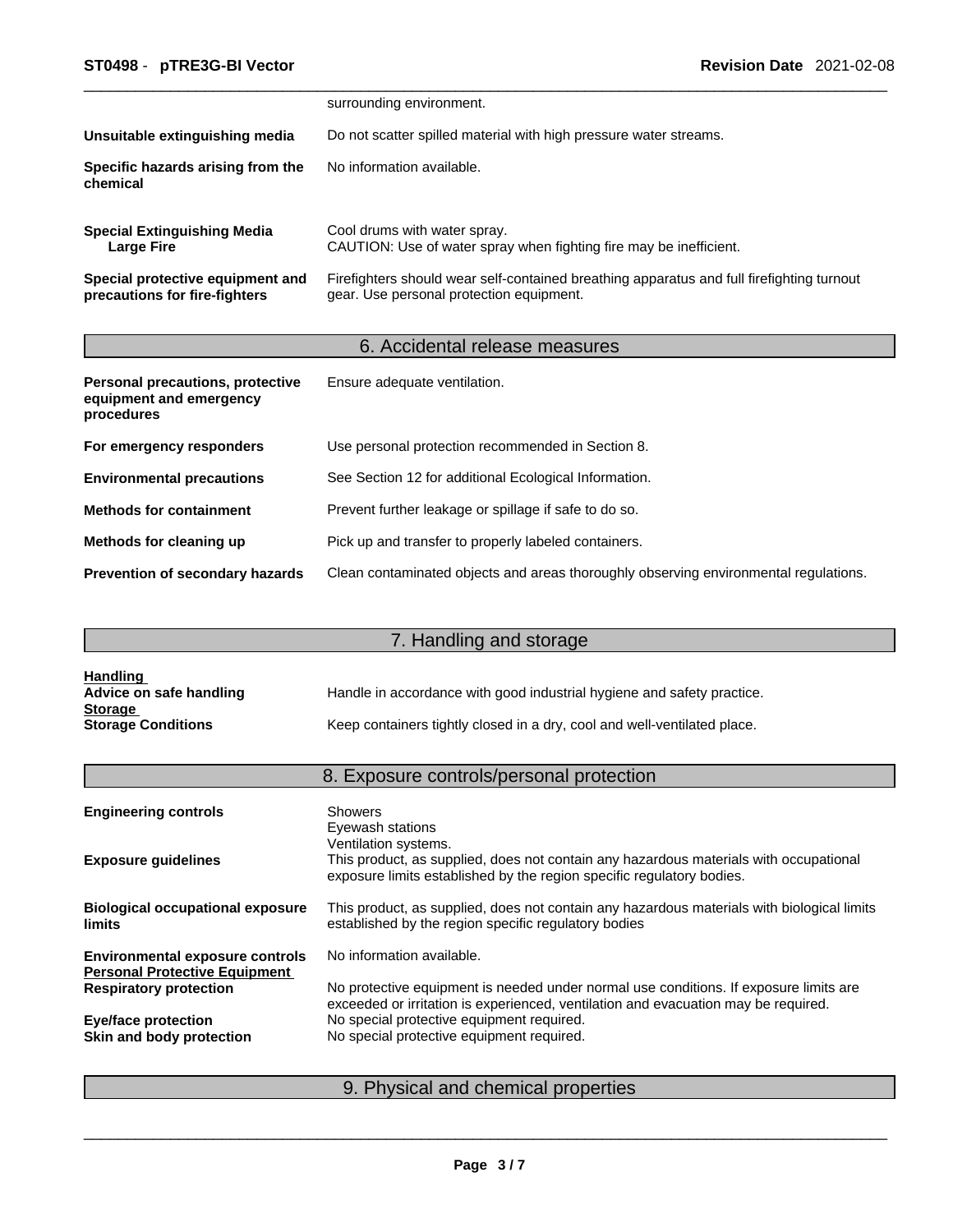#### **Information on basic physical and chemical properties**

| Appearance                                                                       | Clear, colorless         |                          |  |
|----------------------------------------------------------------------------------|--------------------------|--------------------------|--|
| <b>Physical state</b>                                                            | Liquid                   |                          |  |
| Color                                                                            | Clear                    |                          |  |
| Odor                                                                             | Odorless                 |                          |  |
| <b>Odor Threshold</b>                                                            | No information available |                          |  |
| <b>Property</b>                                                                  | <b>Values</b>            | Remarks • Method         |  |
| Melting point / freezing point                                                   |                          | No information available |  |
| Boiling point/boiling range (°C)                                                 |                          | No information available |  |
| Flammability (solid, gas)                                                        |                          | No information available |  |
| Upper/lower flammability or explosive limits<br><b>Upper flammability limit:</b> |                          |                          |  |
| Lower flammability limit:                                                        |                          |                          |  |
| Flash point                                                                      |                          | ASTM D 56                |  |
| <b>Evaporation Rate</b>                                                          |                          | No information available |  |
| <b>Autoignition temperature</b>                                                  |                          | No information available |  |
| <b>Decomposition temperature</b>                                                 |                          | No information available |  |
| рH                                                                               |                          | No information available |  |
| Viscositv                                                                        |                          |                          |  |
| <b>Kinematic viscosity</b>                                                       |                          | No information available |  |
| <b>Dynamic Viscosity</b>                                                         |                          | No information available |  |
| Water solubility                                                                 |                          | No information available |  |
| Solubility in other solvents                                                     |                          | No information available |  |
| <b>Partition Coefficient</b>                                                     |                          | No information available |  |
| (n-octanol/water)                                                                |                          |                          |  |
| Vapor pressure                                                                   |                          | No information available |  |
| Vapor density                                                                    |                          | No information available |  |
| <b>Relative density</b>                                                          |                          | No information available |  |
| <b>Particle characteristics</b>                                                  |                          |                          |  |
| <b>Particle Size</b>                                                             |                          | Not applicable           |  |
| <b>Particle Size Distribution</b>                                                |                          | Not applicable           |  |
| <b>Other information</b>                                                         |                          |                          |  |

**Explosive properties**<br> **Oxidizing properties**<br>
No information available **Oxidizing properties** 

### 10. Stability and reactivity

**Reactivity Reactivity Reactivity Chemical stability No information available.**<br> **Chemical stability Reaction** Stable under normal cond Stable under normal conditions.<br>None under normal processing. **Possibility of hazardous reactions Incompatible materials** None known based on information supplied. **Hazardous Decomposition Products** None known based on information supplied. **Explosion Data Sensitivity to static discharge** None.

**Sensitivity to mechanical impact** None.

#### 11. Toxicological information

#### **Acute toxicity**

#### **Numerical measures of toxicity - Product Information**

99.796 % of the mixture consists of ingredient(s) of unknown acute oral toxicity 99.796 % of the mixture consists of ingredient(s) of unknown acute dermal toxicity 99.796 % of the mixture consists of ingredient(s) of unknown acute inhalation toxicity (gas) 99.796 % of the mixture consists of ingredient(s) of unknown acute inhalation toxicity (vapor) 99.796 % of the mixture consists of ingredient(s) of unknown acute inhalation toxicity (dust/mist)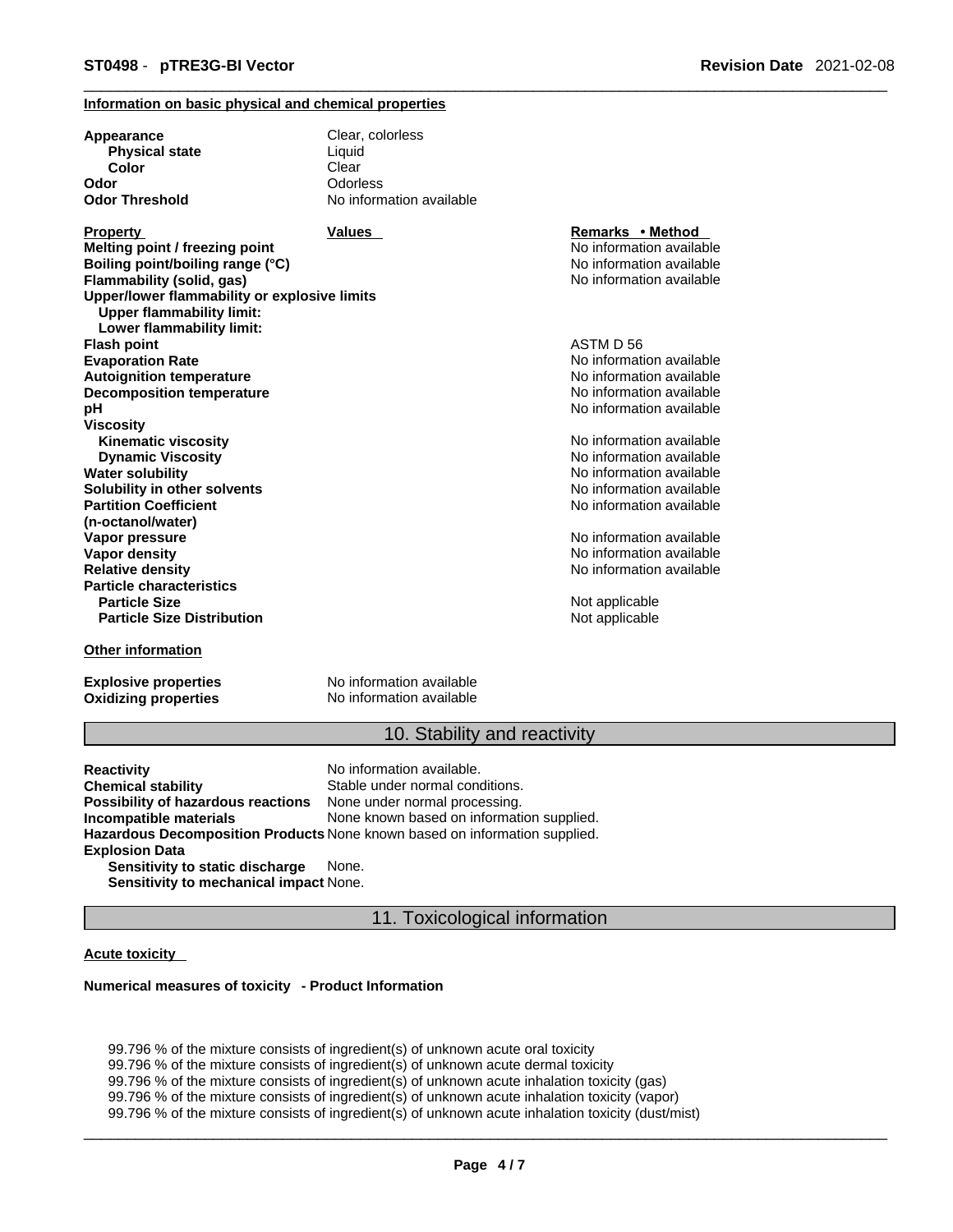| <b>Symptoms</b>                   | No information available.                                                                      |
|-----------------------------------|------------------------------------------------------------------------------------------------|
| <b>Product Information</b>        |                                                                                                |
| Ingestion                         | Specific test data for the substance or mixture is not available.                              |
| <b>Inhalation</b>                 | Specific test data for the substance or mixture is not available.                              |
| <b>Skin contact</b>               | Specific test data for the substance or mixture is not available.                              |
| Eye contact                       | Specific test data for the substance or mixture is not available.                              |
| <b>Skin corrosion/irritation</b>  | Based on available data, the classification criteria are not met. Classification not possible. |
| Serious eye damage/eye irritation | Based on available data, the classification criteria are not met. Classification not possible. |
| Respiratory or skin sensitization | Classification not possible.                                                                   |
| <b>Germ cell mutagenicity</b>     | Based on available data, the classification criteria are not met. Classification not possible. |
| Carcinogenicity                   | Based on available data, the classification criteria are not met. Classification not possible. |
| <b>Reproductive toxicity</b>      | Based on available data, the classification criteria are not met. Classification not possible. |
| <b>STOT - single exposure</b>     | Based on available data, the classification criteria are not met. Classification not possible. |
| STOT - repeated exposure          | Based on available data, the classification criteria are not met. Classification not possible. |
| <b>Aspiration hazard</b>          | Based on available data, the classification criteria are not met. Classification not possible. |

| 12. Ecological information                            |                                                                                                                             |  |
|-------------------------------------------------------|-----------------------------------------------------------------------------------------------------------------------------|--|
| <b>Ecotoxicity</b>                                    | Classification not possible.                                                                                                |  |
| Percentage for unknown<br>hazards                     | 99.796 % of the mixture consists of component(s) of unknown hazards to the aquatic<br>environment.                          |  |
| <b>Persistence and degradability</b>                  | No information available.                                                                                                   |  |
| <b>Bioaccumulation</b>                                | No information available.                                                                                                   |  |
| Hazardous to the ozone layer<br>Other adverse effects | Classification not possible. Based on available data, the classification criteria are not met.<br>No information available. |  |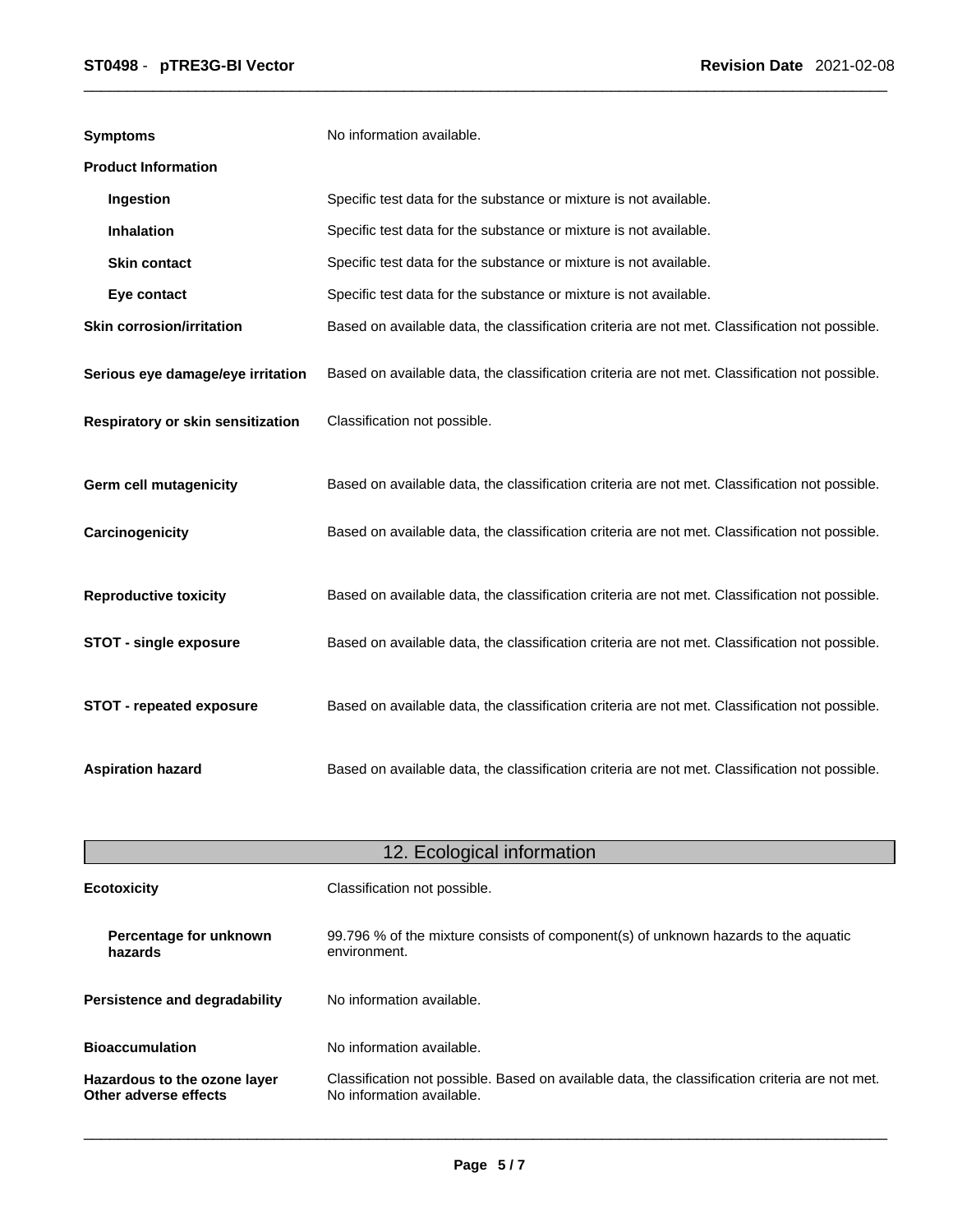|                                                                                                                                                                                                                                                                                                                                                                                                                                                                                                             | 13. Disposal considerations                                                                                        |
|-------------------------------------------------------------------------------------------------------------------------------------------------------------------------------------------------------------------------------------------------------------------------------------------------------------------------------------------------------------------------------------------------------------------------------------------------------------------------------------------------------------|--------------------------------------------------------------------------------------------------------------------|
| Waste from residues/unused<br>products                                                                                                                                                                                                                                                                                                                                                                                                                                                                      | Dispose of in accordance with local regulations. Dispose of waste in accordance with<br>environmental legislation. |
| <b>Contaminated packaging</b>                                                                                                                                                                                                                                                                                                                                                                                                                                                                               | Do not reuse empty containers.                                                                                     |
|                                                                                                                                                                                                                                                                                                                                                                                                                                                                                                             | 14. Transport information                                                                                          |
| <b>IMDG</b>                                                                                                                                                                                                                                                                                                                                                                                                                                                                                                 | Not regulated                                                                                                      |
| <u>ADR</u>                                                                                                                                                                                                                                                                                                                                                                                                                                                                                                  | Not regulated                                                                                                      |
| <b>IATA</b>                                                                                                                                                                                                                                                                                                                                                                                                                                                                                                 | Not regulated                                                                                                      |
| <u>Japan</u>                                                                                                                                                                                                                                                                                                                                                                                                                                                                                                | Not regulated                                                                                                      |
|                                                                                                                                                                                                                                                                                                                                                                                                                                                                                                             | 15. Regulatory information                                                                                         |
| <b>National regulations</b>                                                                                                                                                                                                                                                                                                                                                                                                                                                                                 |                                                                                                                    |
| <b>Pollutant Release and Transfer Registry (PRTR)</b><br>Not applicable                                                                                                                                                                                                                                                                                                                                                                                                                                     |                                                                                                                    |
| <b>Industrial Safety and Health Law</b><br>Not applicable<br><b>ISHL Notifiable Substances</b><br>Not applicable                                                                                                                                                                                                                                                                                                                                                                                            |                                                                                                                    |
| <b>Poisonous and Deleterious Substances Control Law</b><br>Not applicable                                                                                                                                                                                                                                                                                                                                                                                                                                   |                                                                                                                    |
| <b>Fire Service Law:</b><br>Not applicable                                                                                                                                                                                                                                                                                                                                                                                                                                                                  |                                                                                                                    |
| Not applicable                                                                                                                                                                                                                                                                                                                                                                                                                                                                                              | Act on the Evaluation of Chemical Substances and Regulation of Their Manufacture, etc. (CSCL)                      |
| Act on Prevention of Marine Pollution and Maritime Disaster<br>Not applicable                                                                                                                                                                                                                                                                                                                                                                                                                               |                                                                                                                    |
| <b>International Regulations</b>                                                                                                                                                                                                                                                                                                                                                                                                                                                                            |                                                                                                                    |
|                                                                                                                                                                                                                                                                                                                                                                                                                                                                                                             | The Stockholm Convention on Persistent Organic Pollutants Not applicable                                           |
| The Rotterdam Convention Not applicable                                                                                                                                                                                                                                                                                                                                                                                                                                                                     |                                                                                                                    |
| <b>International Inventories</b><br><b>IECSC</b>                                                                                                                                                                                                                                                                                                                                                                                                                                                            |                                                                                                                    |
| Legend:<br><b>TSCA</b> - United States Toxic Substances Control Act Section 8(b) Inventory<br><b>DSL/NDSL</b> - Canadian Domestic Substances List/Non-Domestic Substances List<br><b>ENCS</b> - Japan Existing and New Chemical Substances<br><b>IECSC</b> - China Inventory of Existing Chemical Substances<br><b>KECL</b> - Korean Existing and Evaluated Chemical Substances<br>PICCS - Philippines Inventory of Chemicals and Chemical Substances<br>AICS - Australian Inventory of Chemical Substances | EINECS/ELINCS - European Inventory of Existing Chemical Substances/European List of Notified Chemical Substances   |